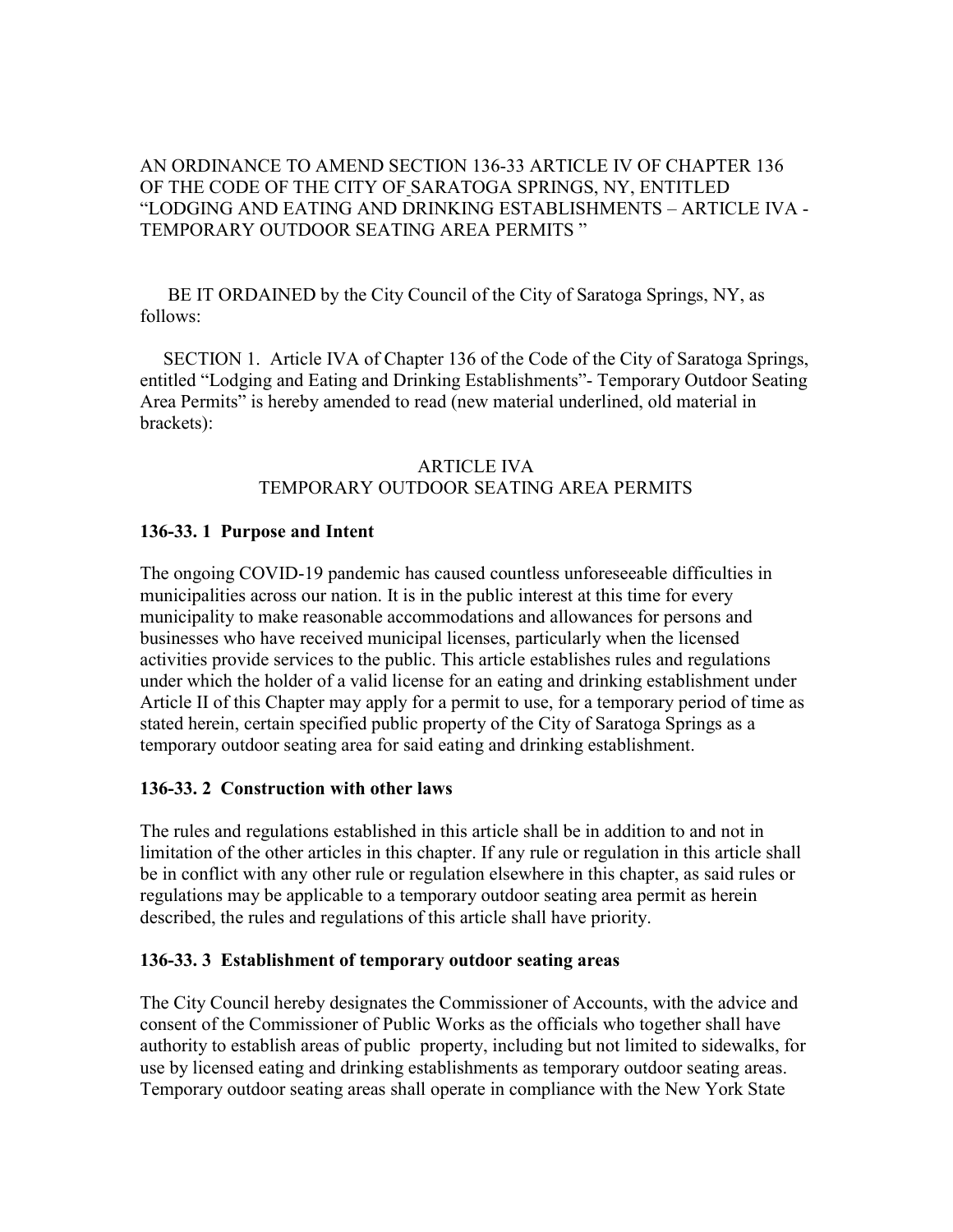Uniform Codes, the Americans with Disabilities Act, and the applicable provisions of the Code of the City of Saratoga Springs.

## 136-33.4 Application for permit

Any person or legal entity who is the holder of a valid license for an eating and drinking establishment issued pursuant to Article II of this chapter may make application to operate a temporary outdoor seating area, in connection with said eating and drinking establishment. The application shall be in writing on forms provided by the Department of Accounts, and shall contain the following:

- A. Name, physical address, mailing address, email address, and telephone number of the eating and drinking establishment.
- B. Name, physical address, mailing address, email address, and telephone number of the applicant.
- C. An accurate drawing showing the location, dimensions, and barriers of the temporary outdoor seating area requested, location of tables, location of seats, distance between tables and seats, aisles, entrances and exits, and location and specification of emergency fire equipment.
- D. A narrative summary of the services to be provided.
- E. Verification of any required submission to the State Liquor Authority for the expanded area, including but not limited to a supervision and control plan.
- F. Proof of insurance as set forth in 136-33.6

# 136.33.5 Review of Applications

Applications shall be submitted to the Department of Accounts for review. Upon receipt, the Department of Accounts shall refer the application to the Committee on Outdoor Dining for comments and recommendations. The Committee on Outdoor Dining shall be constituted by the following members: The Battalion Chief of the Fire Department, the Director of Risk and Safety, and the Department of Public Works Business Manager. The Department of Accounts may then issue a permit, conditioned upon such reasonable limitations and requirements as it may deem necessary in the interest of public health, safety and welfare. Final approval of permits shall be authorized by the City Council upon motion and vote.

## 136-33.6 Insurance and Indemnification

No permit shall be issued until the following insurance has been provided therefor:

A. A certificate of insurance for commercial general liability insurance, including personal injury liability insurance, in the amount of \$1,000,000 per occurrence and \$2,000,000 aggregate, naming the City of Saratoga Springs as an additional insured on a primary and non-contributory basis. The City of Saratoga Springs must be listed as the certificate holder with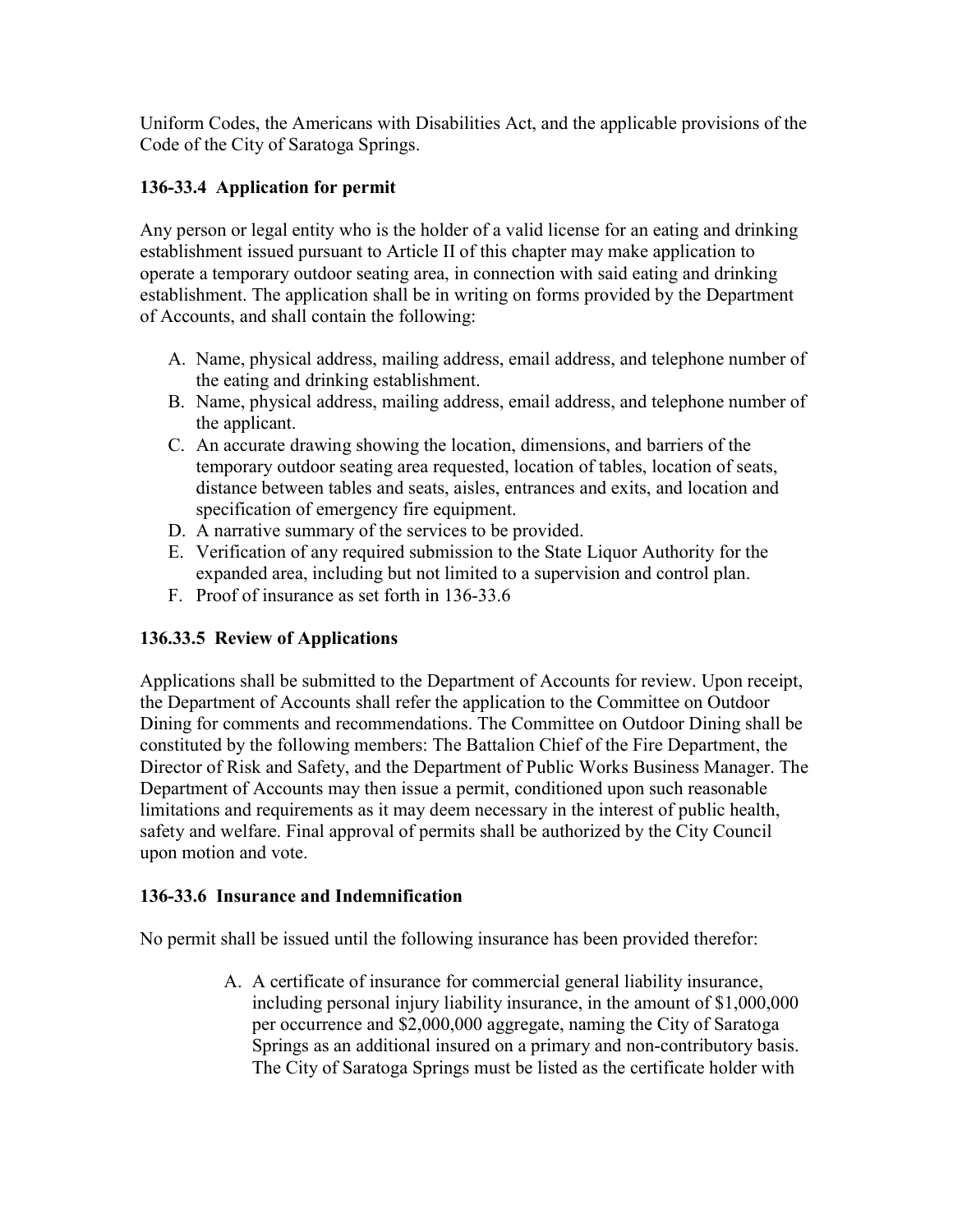the physical address of Office of Risk and Safety, 474 Broadway, Saratoga Springs, NY 12866.

- B. Proof of New York State statutory workers' compensation and employer's liability insurance for all employees.
- C. If alcoholic beverages are consumed in the temporary outdoor seating area, A certificate of insurance for liquor legal liability insurance in the amount of \$1,000,000 bodily injury and property damage per each occurrence. Such insurance must contain a provision that the Commissioner of Accounts of the City of Saratoga Springs be notified if the policy is cancelled or if there has been a material change in coverage and/or conditions. The City of Saratoga Springs must be listed as the certificate holder with the physical address of Office of Risk and Safety, 474 Broadway, Saratoga Springs, NY 12866.
- D. The certificate of insurance must name the City of Saratoga Springs as an additional insured on a primary and non-contributory basis and shall be addressed to the attention of:

 Department of Accounts City of Saratoga Springs 474 Broadway Saratoga Springs, NY 12866 Attention: City Clerk's Office

- E. The permit holder shall acknowledge that failure to obtain such insurance on behalf of the municipality constitutes a material breach of the contract and subjects the permit holder to liability for damages, indemnification and all other legal remedies to the City of Saratoga Springs. The permit holder shall provide the City with a certificate of Insurance naming the City as an additional insured on a primary and non-contributory basis prior to the issuance of any permit under this article. The failure to object to the contents of the certificate of insurance or the absence of same shall not be deemed a waiver of any and all rights held by the municipality.
- F. The permit holder shall indemnify and save harmless the City of Saratoga Springs, its agents and employees (hereinafter referred to as "City") from and against all claims, damages, losses and expenses (including, but not limited to, attorneys' fees) arising out of or resulting from the permitted activity, sustained by any person or persons, provided that any such claim, damage, loss or expense is attributable to bodily injury, sickness, disease, or death, or to any injury or destruction of property caused by the tortuous act or negligent act or omission of the permit holder or the permit holder's employees, agents or subcontractors.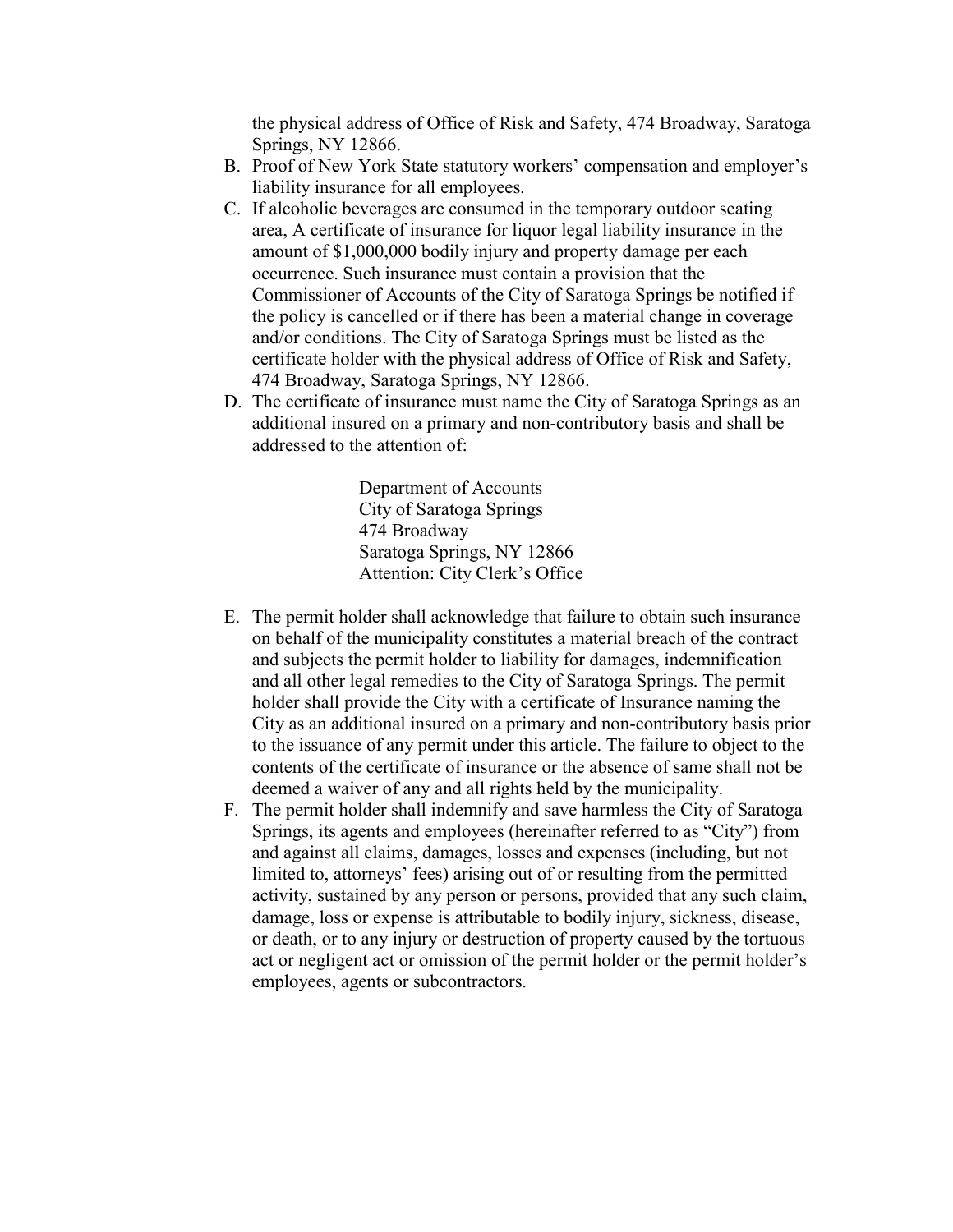## 136-33.7 Regulations

A temporary outdoor seating area permitted under this article shall be subject to the following regulations:

- A. The permit holder shall accept the temporary outdoor seating area as is, and shall maintain the area and keep it clean and free of debris and impediments
- B. The permit holder shall clean up and dispose of all garbage and debris throughout the use of the allocated space and at the end of each business day.
- C. The permit holder shall immediately notify the City of any defects or deficiencies in the surface of the temporary outdoor seating area and adjacent curbs and walkways.
- D. Alcoholic beverages shall be served only during the hours allowed by the license for the eating and drinking establishment.
- E. All persons must vacate the temporary outdoor seating area no later than the close of business each evening, and, if so required by the terms of the permit, all furniture, barriers, utensils, and other material and equipment used for the temporary outdoor seating area must be removed from the area or properly secured no later than the close of business each evening.
- F. Upon expiration of the permit, all elements of a temporary outdoor seating area shall be removed and the area shall be returned to its original state.
- G. No music from any source shall be played at any time.
- H. No smoking shall be allowed at any time.
- I. Copies of all certificates held by the permit holder from the New York State Department of Health, The New York State Liquor Authority, and the City of Saratoga Springs shall be prominently displayed in the seating area.

# 136-33.8 Status of Permit; revocation

A permit issued pursuant to this article shall constitute a revocable license to temporarily occupy a designated area of public property during a period of emergency. It confers no vested rights of any kind and it may be revoked at any time upon action of the City Council repealing this article or upon a finding of the designated permit issuing official, after due process, for any of the following reasons:

- A. That the permit holder has violated any provision of this article or this chapter.
- B. That the permit holder has violated any provision of the New York State Building and Fire Codes.
- C. That the permit holder has not maintained required insurance.
- D. That the permit holder has not complied with an imposed requirement, condition, or regulation.
- E. Any other conduct which evidences the inability of the permit holder to safely occupy the temporary outdoor seating area.
- F. That, regardless of any conduct on the part of the permit holder, the temporary outdoor seating area cannot be safely occupied.